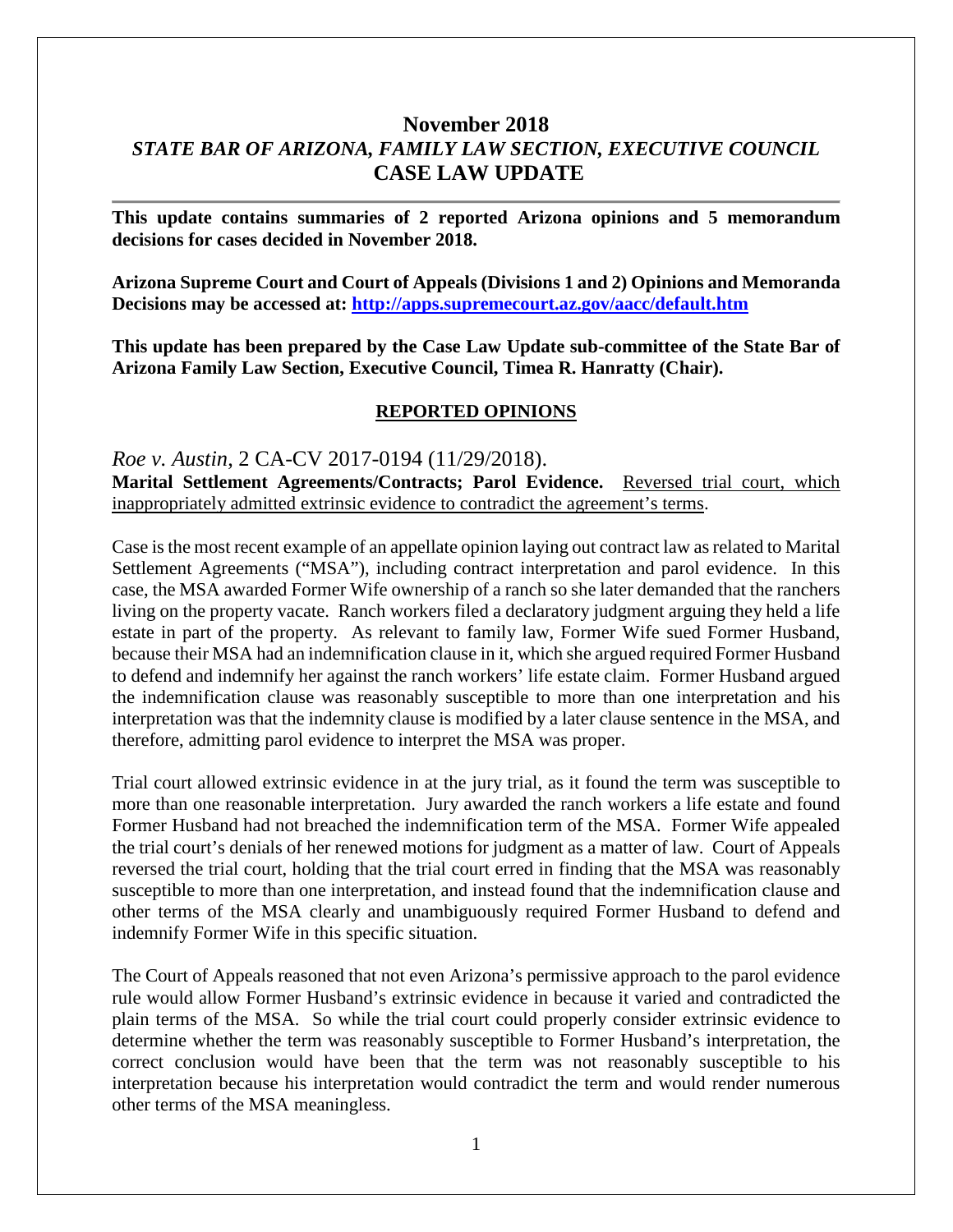#### *Berrier, Jr. v. Rountree*, 1 CA-CV 18-0081 FC (11/27/2018). **Parenting Time, Relocation, and Legal Decision-Making.** Remanded to allow parties to file appropriate pleadings to address issues (if properly raised).

The parties' 2014 Decree provided that they would share joint legal decision-making with mother exercising presumptive decision-making authority. The parties exercised a long-distance shared parenting time plan wherein the child spent 2 weeks at mother's California home followed by 2 weeks at father's Arizona home. Father filed a petition to modify parenting time when the child became eligible to attend kindergarten in 2017, asserting that school attendance would necessitate an adjustment in parenting time. Mother contended that parenting time should be changed due to school attendance, but argued that the Decree authorized her to select the child's school, which she wanted to be in California. Thus, the child should reside primarily with her.

The Superior Court found father had not properly sought to modify legal decision-making and mother's choice of California school prevailed because she had "final say." And, "father failed to prove her decision was contrary to the child's best interests." As for parenting time, the Superior Court awarded father once monthly weekend parenting time for 7 months and additional time over breaks and holidays – making Mother the primary residential parent. Father appealed this ruling. The Court of Appeals found that neither party had properly met the strict standard required in requesting the Court reassess legal decision-making and the pleadings framed only the issue of parenting time. However, more was at stake than parenting time as the Court had to select a primary residential parent and a "home state" due to the long-distance parenting plan. This means the issue of relocation was also present and the trial court had failed to address the relocation factors in A.R.S. § 25-408.

Significantly, the Court opined that: "Even a parent with sole legal decision-making authority does not have the inherent power to relocate his or her child to another state. While we express no opinion as to the ultimate result in this case, any decision concerning Child's future home state must be made in accordance with A.R.S. § 25-408."

#### **MEMORANDUM DECISIONS**

### *Herter v. Bridges-Herter*, 1 CA-CV 18-0047 FC (11/29/2018). **Attorneys' Fees.** Affirmed award of attorneys' fees and denial of motion for amended judgment.

Mother filed petition to modify parenting time after continued disputes over Father exercising his parenting time. The parties came to many agreements via the joint pretrial statement, but child support and attorneys' fees remained at issue. The family court ruled in favor of Mother regarding an upward deviated child support amount and awarded her attorneys' fees based on financial disparity. Father filed for an amended judgment, arguing the fee award exceeded the court-defined scope of attorneys' fees and the evidence did not support the award. The family court denied his motion and found it had not limited permissible fees to any single issue. Father appealed.

In affirming the trial court's orders, the Court of Appeals reasoned that the award was less than the fees incurred in the litigation after the petition was filed. Father's argument that the fees should have been limited to the remaining issues at trial versus all issues, most of which were settled, was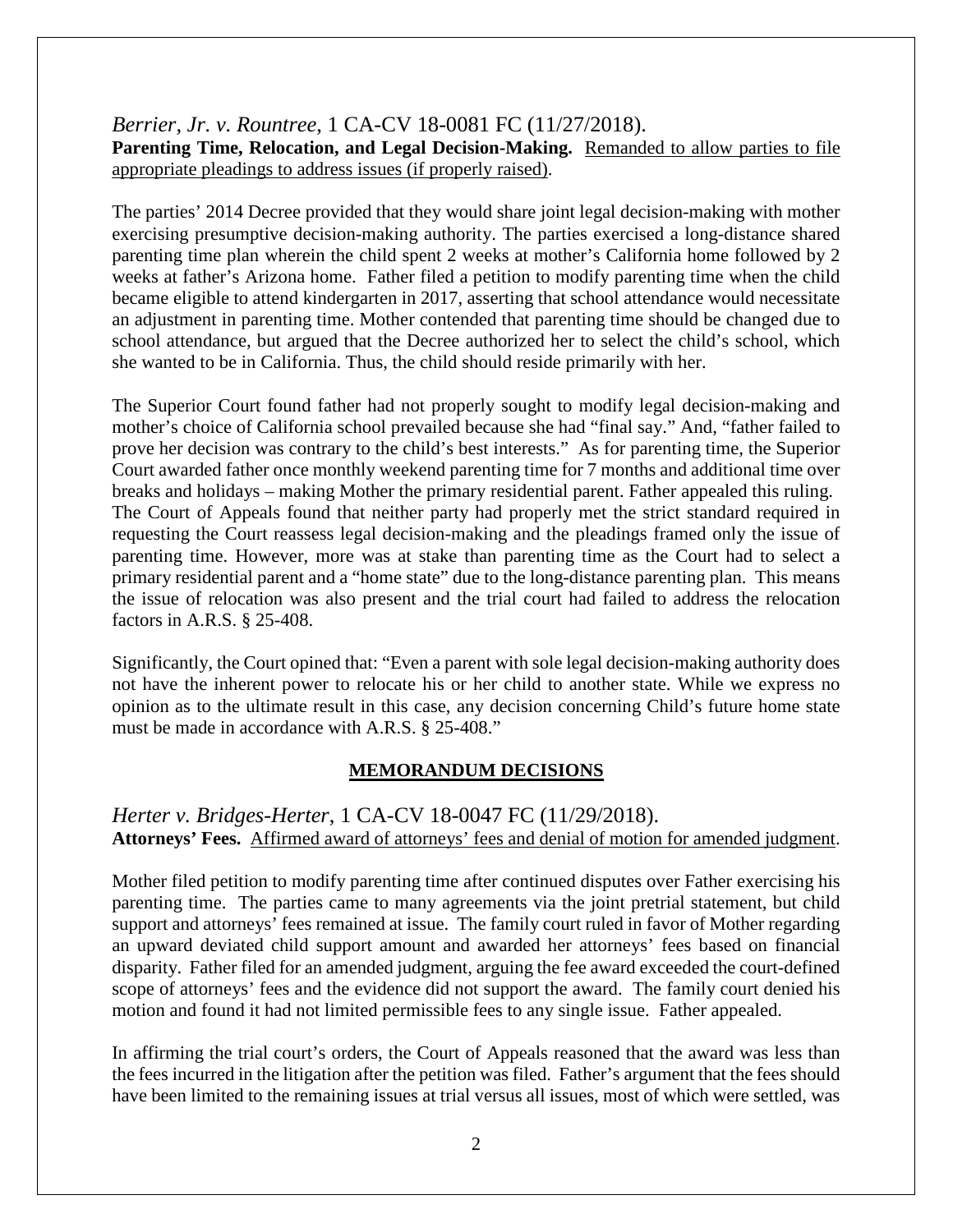without merit since Mother obviously incurred fees in having to negotiate and settle those issues. Similarly, the Court of Appeals affirmed the denial of Father's motion for new trial/amended judgment as the basis therefor was the same as the attorneys' fees appeal—that the court limited the scope for the fee award.

### *Wilson v. Wilson*, 1 CA-CV 17-0704 FC (11/29/2018).

**Findings; Spousal Maintenance; Res Judicata.** Remanded for new determination of spousal maintenance with sufficient findings.

Pursuant to the decree of dissolution, Husband was ordered to pay Wife spousal maintenance of \$800.00 per month. Subsequently, Husband petitioned to terminate his spousal maintenance award as a result of permanent disabilities that happened after the decree. Husband's disability was less than 50% of his prior income, and Wife's income had increased. The trial court only reduced the spousal maintenance by \$100.00 per month.

The Court of Appeals held that the trial court must make sufficient findings under A.R.S. § 25- 319, even if findings of fact are not requested, and the evidence must support its decision. The Court of Appeals disagreed with Husband's argument that the trial court had to reassess Wife's eligibility pursuant to A.R.S. § 25-319(A). Such issue is res judicata. Thus, only A.R.S. § 25- 319(B) factors are subject to review pursuant to a termination or modification proceeding. The Court of Appeals found that the trial court did not provide sufficient explanation of why it only reduced Husband's obligation by \$100.00 per month in light of the evidence. The factors presented did not reasonably support a basis for an ongoing award. The Court of Appeals remanded the case to the family court to reconsider its findings, and explained that the trial court may supplement its order that would subject it to meaningful appellate review and/or leave it to the court's discretion whether the taking of additional evidence or briefing would be necessary or helpful.

### *Ariola v. Reed*, 1 CA-CV 16-0743-FC (11/27/2018).

**Service of Process; Void Judgments; Relief from Order.** Affirmed trial court's denial of Mother's motion for relief from 2013 order.

In September 2016, Mother asked the trial court to relieve her from a 2013 child support order on the basis that it was void due to lack of service, arguing she had never been served with the actual petition to modify child support (she had signed an acceptance of service of only the order to appear for the hearing on the petition), and further arguing that she had suffered an "extreme miscarriage of justice and prejudice." However, she arrived over an hour late and missed the hearing and the court had already entered the child support order by default. The trial court reopened the hearing, though, to address Mother's income for purposes of child support and Mother testified about her income.

The court of appeals stated that even assuming mother was not served with the petition, she nonetheless had notice of the hearing by virtue of accepting service and participated in the hearing by providing testimony to the court. Thus, the Court of Appeals found the order was not void because a party "who appears in the matter and litigates it on the merits waives any objection over the failure to properly serve [her] with process." The Court of Appeals further found that Mother's